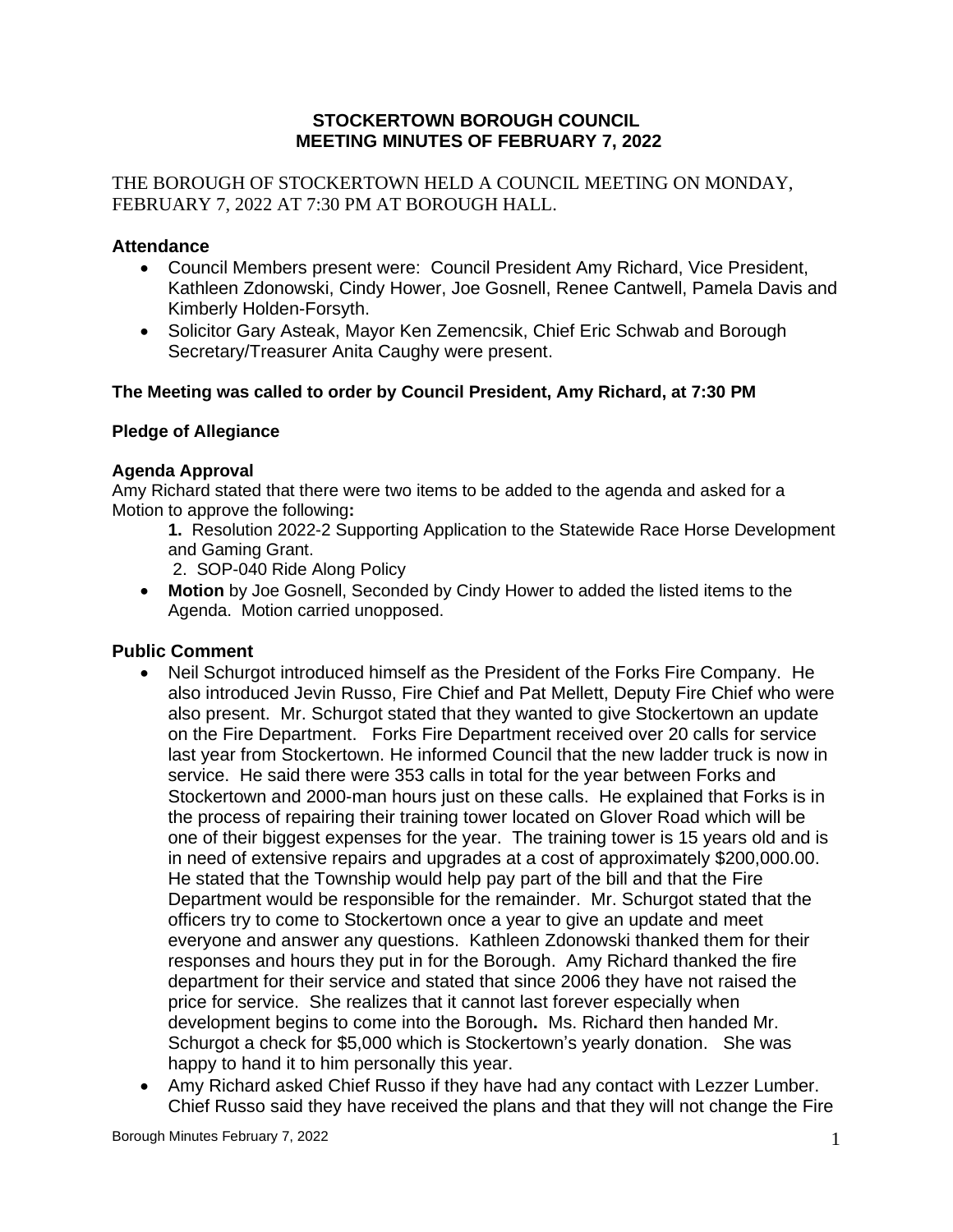Company's response policies at this time. They expect to do a walk through after their plans have been implemented. He informed council that there is a specific person in the department who is handling the Knox Box issue pursuant to the Borough's Knox Box Ordinance.

- John Seibert of Patriot Lane informed Council that the walkway leading to the back door of the Police Department was not cleared during the last snowfall. Amy Richard informed him that all three of the Public Works employees were out sick with Covid during that storm. She further informed him that Ken Zemencsik did come out that night to plow and salt the roads even though he was sick to be sure the roads were safe for residents. He then came back the next day and salted the walkway to the Police Department.
- Jeffrey Miller of Main Street requested 5 Minutes Loading and Unloading parking signs be installed along 407 Main Street so residents would not be ticketed by the State Police when unloading their vehicles. Amy Richard responded that she would look into it and see what could be done, possible changing signage to 5 Minute Drop Off/Pick Up.
- Eric Wenzelberger stated that there was a crack in the road across Center Street. Ken Zemencsik informed him that the extreme cold weather has caused many cracks in the roads and that all of the Borough roads would be crack sealed in the Spring.

### **Secretary / Treasurer Report**

- **Motion** by Pam Davis, Seconded by Cindy Hower to approve Council Meeting Minutes of January 3, 2022, with one correction. Kim Holden-Forsyth pointed out that "Mayor Ken Zemencsik was absent from the January 3, 2022 meeting". Motion carried unopposed.
- **Motion** by Cindy Hower, Seconded by Kathleen Zdonowski to approve accounts payable for the General Fund and Sewer Fund through February 7, 2022. Motion carried unopposed.
- The second page of the Appointments which were approved at the Reorganization Meeting was provided to Council. The second page was mistakenly omitted.
- The Borough Contact List was distributed to Council members.

# **Mayor Report**

• Mayor Zemencsik presented the new Stockertown sign which was created by the Nazareth Sign Company. Two signs were made at a cost of \$523.00 for both. These signs will be placed at both ends of the Borough. Everyone was very pleased with the style and color of the sign.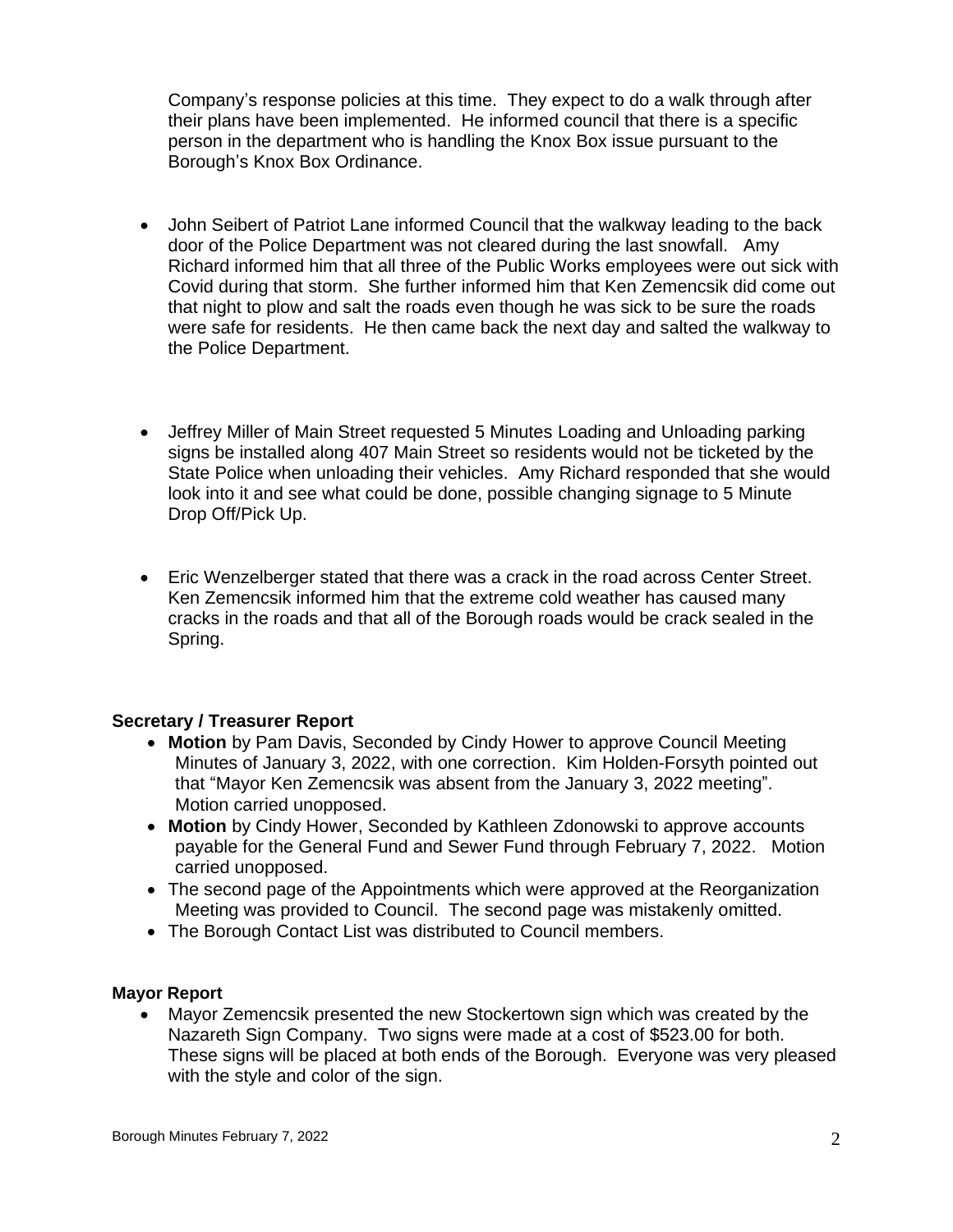## **Police**

- Chief Schwab read out the Calls of Service for the month of January, 2022. He stated that there was 1 Fraud;1 Narcotics arrest; 1 motor vehicle accident; 31 Traffic Summonses; 19 Traffic Warnings along with miscellaneous calls for a total of 127 Calls for the month.
- Chief Schwab stated that the FBI has a pending investigation concerning mailbox theft. He advised everyone to bring important mail into a post office because this is happening in several towns. The Stockertown mailbox is secure but many are not.
- The FBI Supervisor Leadership class information was provided to Council for consideration. This class will be held November 7 – 11, 2022.
- Chief Schwab left the meeting early but stated prior to leaving that the cleaning person listed under the agenda for the meeting must have a background check and be fingerprinted by the State Police prior to cleaning the police department.

### **Public Works**

.

- Public Works received a complementary email from the Webers regarding the plowing on Lincoln Street during the last snow storm. Amy Richard reiterated that the Public Works have been doing an excellent job.
- Three quotes were presented to Council to purchase a Jetter to clean out the sewer lines. Even though the Borough is connected to the Easton Sewer Authority the sewer lines are still Borough responsibility. The sewer lines are continually being clogged with non-biodegradable items and will need periodic servicing. It will be less expensive for the Borough to purchase a Jetter rather then hire a company to come out each time and clean the lines. The cheapest quote obtained was for a BossJet Max Skid Mounted Sewer Jetter - Kohler CH750 3000 psi for \$8,695.00. Amy Richard asked what Council thoughts were on this issue. She stated that the Public Works Capital Fund Account has funds available to be used for this purpose. Amy Richard asked if council wanted to table the matter or Motion to approve the purchase of a Jetter at the lowest price quote received. Kathleen Zdonowski stated that if there is sufficient money in the Public Works Capital Fund that she feels the Borough should purchase the Jetter.
- **Motion** by Kathleen Zdonowski, Seconded by Cindy Hower to purchase a BossJet MAX Skid Mounted Sewer Jetter, Kohler CH750 at a cost of \$8,695.00 plus shipping fees, to clean and maintain the sewer lines. Motion carried unopposed.
- The Borough is preparing an application for the Statewide Local Share Gaming Grant to purchase a Compact Track Loader with snow blower and wire harness to replace the current 2008 Skid Steer which is in need of extensive repair. A Resolution has been prepared for this application. Amy Richard asked for a Motion to approve Resolution 2022-2 to apply for the Grant.
- **Motion** by Kathleen Zdonowski, Seconded by Joe Gosnell to approve Resolution 2022-2 to apply for the Statewide Local Share Gaming Grant for a new 2022 Compact Track Loader if the Grant is approved. Motion carried unopposed.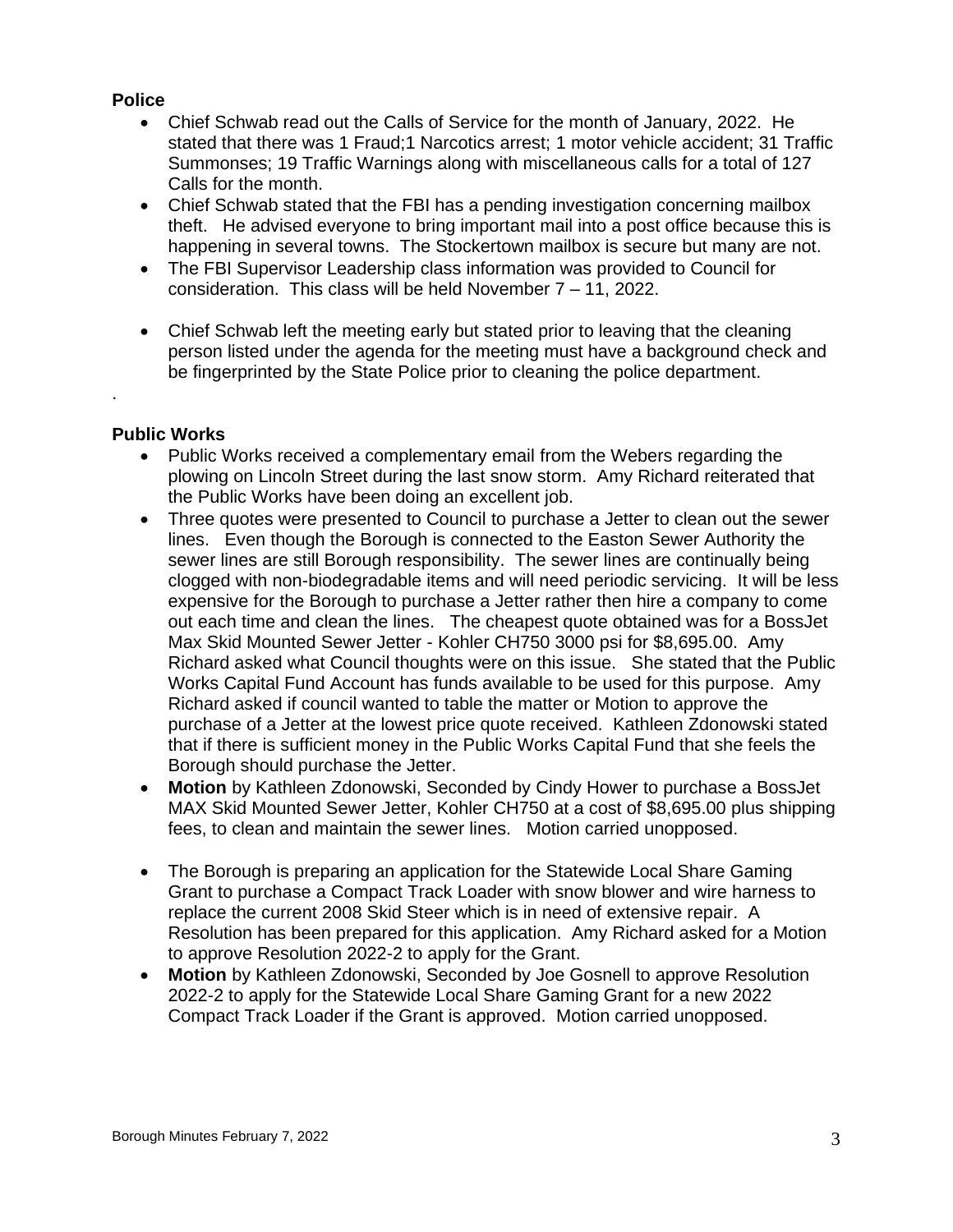## **Solicitor**

- Attorney Asteak stated that he has spoken with the new representative of the post office regarding the renewal of the Post Office Lease. He informed the representative that the Borough was willing to sign the renewal based on an appraisal the Borough received, but that Stockertown Borough would not sign the Commission statement. Attorney Asteak asked for a Motion to approve the execution of the renewal of the Post Office Lease for a 5-year term with two additional 5-year extension. The first five (5) years at an annual rent of \$16,104.00. Period 9-1-27 to 8-31-32 at an annual rate of \$17,715.00 Period 9-1-32 to 8-31-37 at an annual rate of \$19,487.00
- **Motion** by Pam Davis, Seconded by Joe Gosnell to approve the execution to renew the Post Office Lease for a five (5) year term with two additional five (5) year extensions. Motion carried unopposed.
- Attorney Asteak stated that he had a conversation with the Representative from the Fish and Boat Commission regarding the pending inditement against the Borough for clearing the stream. He told the representative that the Borough was simply not willing to pay the fine that they had suggested He stated that the Borough was acting in good faith and believed that they had all the permits that were needed. The representative stated that he would take this information back to his boss.
- Attorney Asteak suggested that Council revoke Administrative Order SPD-040 entitled "Ride Along Policy" due to the insurance ramifications and the abuse controversies of the policy. Amy Richard asked for a Motion to revoke the Ride Along Policy.
- **Motion** Joe Gosnell, Seconded by Cindy Hower to revoke **Administrative Order SPD-040 "Ride-Along Policy**" due to insurance ramification and abuse of the policy. Motion carried unopposed.
- Kathleen Zdonowski inquired of Solicitor Asteak as to what the status is of the Newpro Development. Attorney Asteak stated that there has been silence. He has not heard anything since his discussion with them concerning some changes they were looking for with regard to the recreation fee.

# **Agenda**

- Council discussed the individual who applied for a cleaning position in the Borough. Chief Schwab had stated that a State Police background check is required for anyone to enter the EMA Building. It was agreed that the Borough would pick up the FBI processing costs, since it is required, if the cleaning person choses to undertake the FBI background investigation and fingerprinting in order to clean at the Police Department as long as she stays for at least 90 days.
- **Motion** by Kathleen Zdonowski, Seconded by Cindy Hower to hire Marci Castellano to clean Borough Hall and to pick up the cost of the FBI background investigation and fingerprinting for her if she chooses to pursue the requirements to clean the